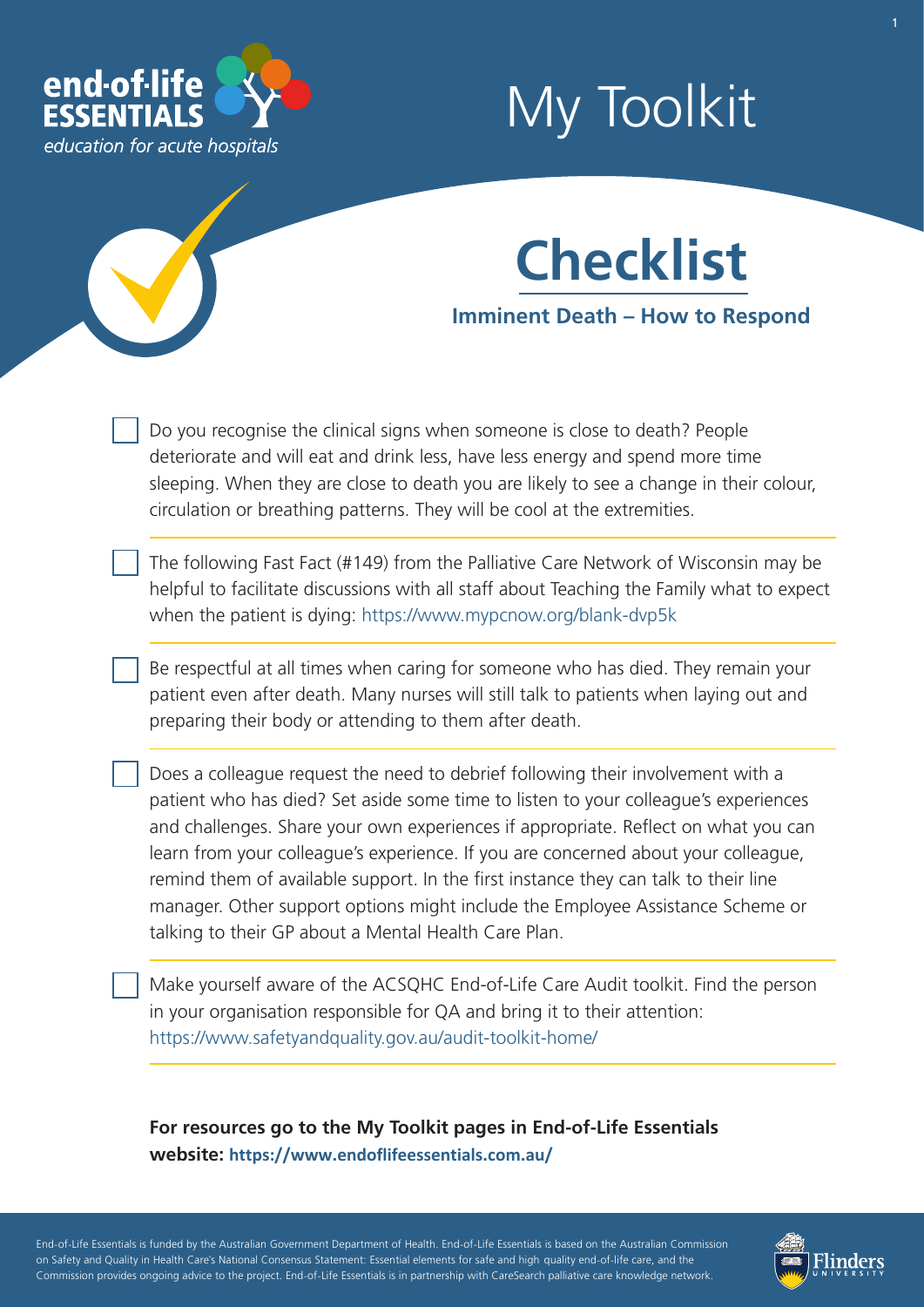

## My Toolkit

## **Resources**

### **Imminent Death – How to Respond**

From CareSearch – [Changes at the time of Death](https://www.caresearch.com.au/tabid/6192/Default.aspx)

The following Fast Facts from the Palliative Care Network of Wisconsin may be helpful:

- Fast Facts #3 [Syndrome of Imminent Death](https://www.mypcnow.org/blank-iwkmp)
- Fast Facts #109 [Death Rattle and Oral Secretions](https://www.mypcnow.org/blank-wz9l3)
- Fast Facts #118 [Near Death Awareness](https://www.mypcnow.org/blank-rnt14)
- Fast Facts #149 [Teaching the Family what to expect when the patient is dying](https://www.mypcnow.org/blank-dvp5k)

An article from Nursing Times (UK) [Personal care at the end of life and after death](https://www.nursingtimes.net/clinical-archive/end-of-life-and-palliative-care/personal-care-at-the-end-of-life-and-after-death/5044559.article) 

From the Royal Children's Hospital Melbourne: [Procedures at time of death in hospital](https://www.rch.org.au/rch_palliative/for_health_professionals/Procedures_at_time_of_death_in_hospital/) 

From the Better Health Channel: [Death in Hospital](https://www.betterhealth.vic.gov.au/health/servicesandsupport/death-in-hospital) 

End-of-Life Essentials: [Glossary of terms](https://www.endoflifeessentials.com.au/tabid/5311/Default.aspx)

End-of-Life Essentials Able versus Novice: [Which one are You?](https://www.endoflifeessentials.com.au/Portals/14/Images/Education%20Module/ABLE-VS-NOVICE.jpg)

- - - - End-of-Life Essentials is funded by the Australian Government Department of Health. End-of-Life Essentials is based on the Australian Commission ' - - - on Safety and Quality in Health Care's National Consensus Statement: Essential elements for safe and high quality end-of-life care, and the - - Commission provides ongoing advice to the project. End-of-Life Essentials is in partnership with CareSearch palliative care knowledge network.